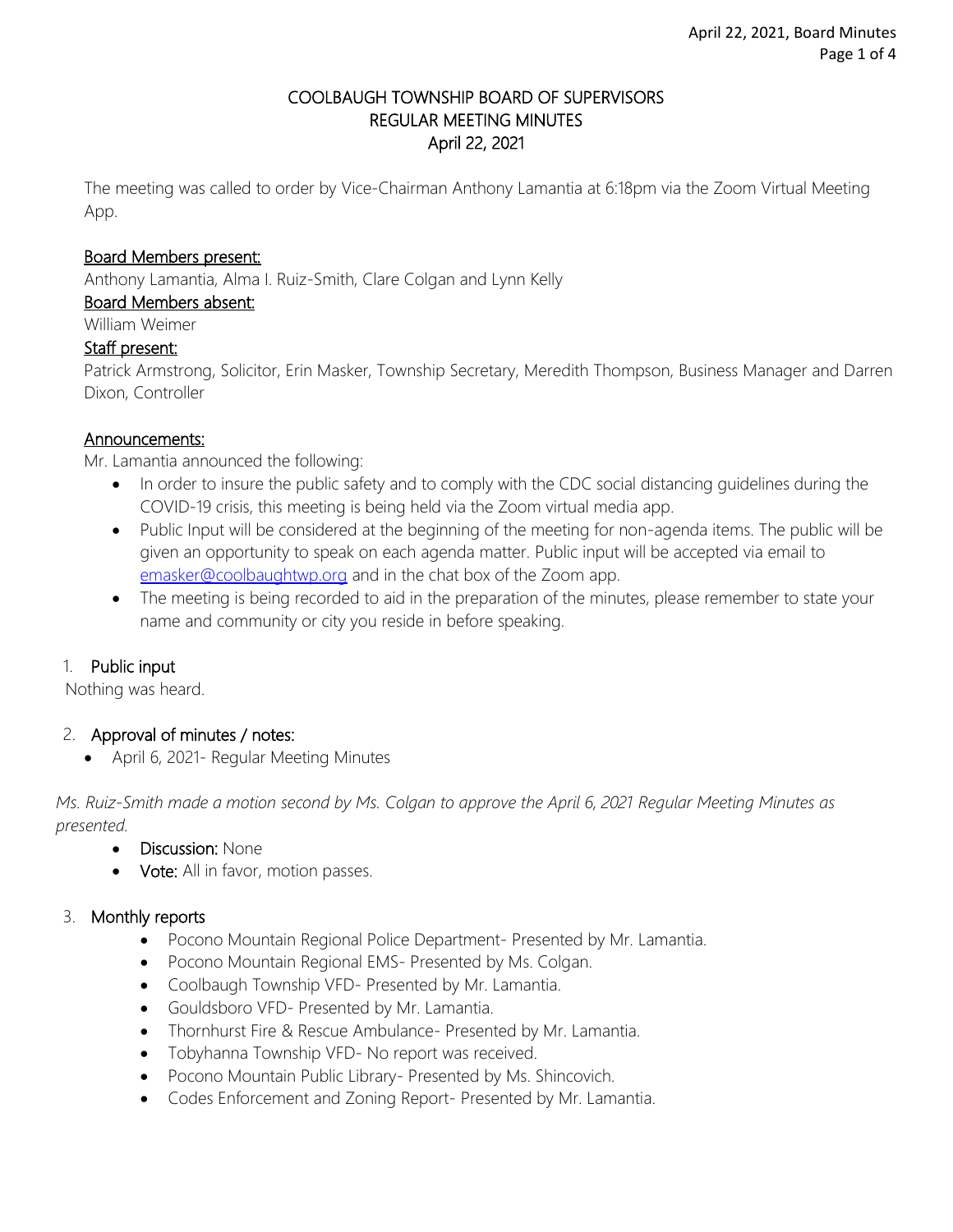### 4. Authorization for Keystone Consulting Engineering to Prepare the Community Development Block Grant Application and Plans for the Maple Street Project

*Mr. Lamantia made a motion second by Ms. Ruiz-Smith to Authorize Keystone Consulting Engineering to Prepare the Community Development Block Grant Application and Plans for the Maple Street Project.*

• Discussion: Ms. Ruiz-Smith stated that she does not know where Maple Street is and would like to know the amount of the grant that we are applying for. Ms. Masker advised that because we have a project that qualifies for the funding we would apply for at least \$150,000.00. Ms. Ruiz-Smith would like more information and Ms. Masker was asked to have our Township Engineer attend the next meeting to discuss the project and cost.

*Ms. Kelly made a motion second by Ms. Ruiz-Smith to table the previous motion for the authorization of Keystone Consulting Engineering to Prepare the Community Development Block Grant Application and Plans for the Maple Street Project.*

- Discussion: None
- Vote: All in favor, motion passes.

# 5. Awarding of the 2021-2023 Trash Hauling Bids

*Ms. Kelly made a motion second by Ms. Ruiz-Smith to award Bid #1 to National Waste Disposal, Inc. and reject Bid #2- Drop off site program due to the high cost.* 

- Discussion: None.
- Vote: All in favor, motion passes.

*Ms. Kelly made a motion second by Ms. Ruiz-Smith to re-advertise Bid #2 for the bulk drop off site program.*

- Discussion: None.
- Vote: All in favor, motion passes.

## 6. A Pocono Country Place Request for Reimbursement in the amount of \$1,000.00 for the State Game lands Access Roadway

*Ms. Ruiz-Smith made a motion second by Ms. Colgan to authorize the reimbursement in the amount of \$1,000.00 to A Pocono Country Place for the State Game lands Access Road from Section H to J.*

- Discussion: None.
- Vote: All in favor, motion passes

# 7. Update on Parks Employment

Ms. Colgan stated that we advertised the position twice and were only able to get one applicant to come in for an interview stating that he was not a good fit for the position. She stated that Mr. Weimer will have DPW work at the park throughout the week and that we will have to pay overtime to our DPW if there is a need for them to work at the park on the weekend due to rentals or events.

# 8. Controller Report

Report presented by Mr. Dixon, stating that there was a check printing error last month which makes the expenses show lower than they actually are, the issue is being resolved. He stated that there were no changes to the Route 196 project expenses since the last report, and also stated that he included a two year sewer expense comparison report as requested by the Board.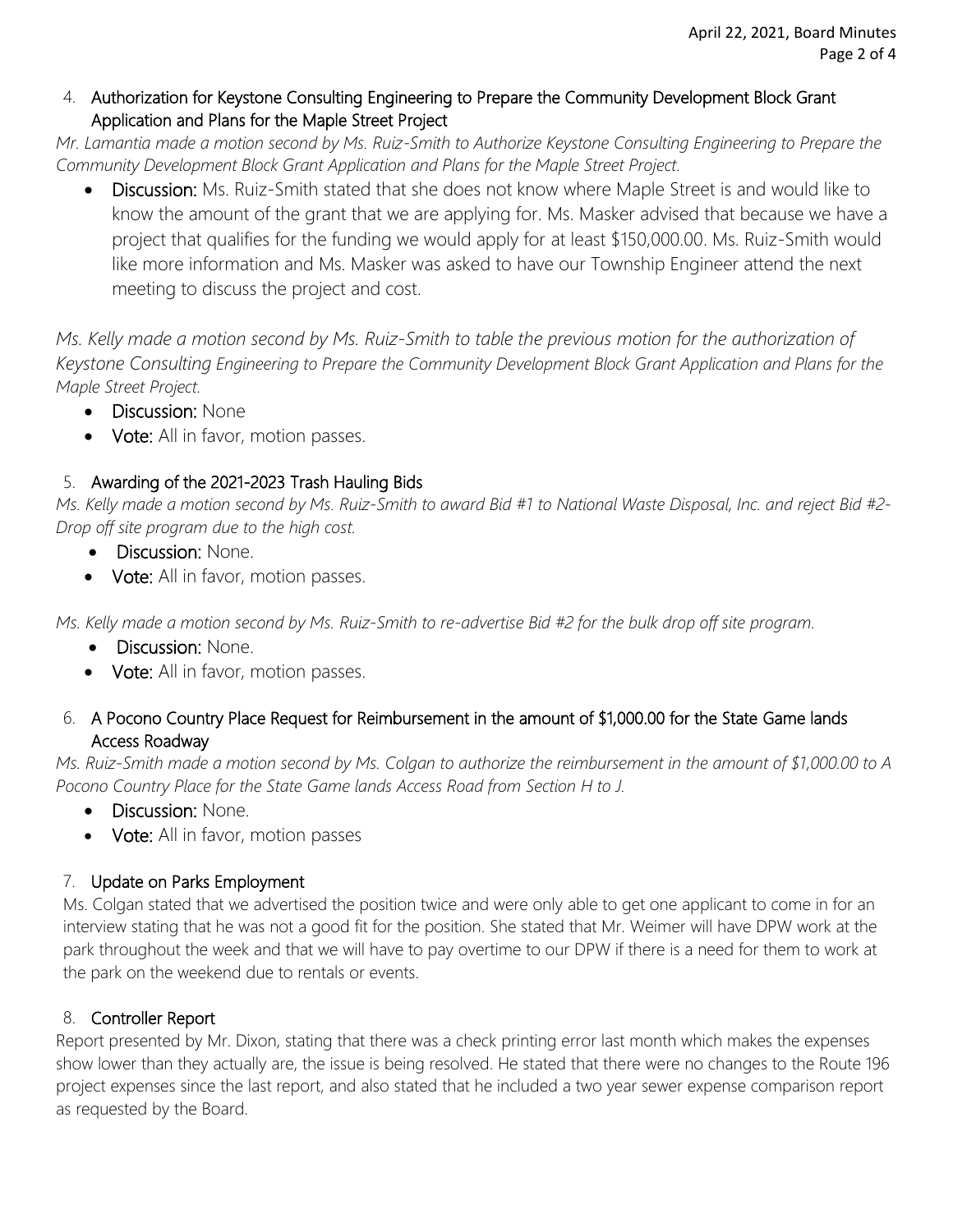### 9. Current obligations

| • General Fund             |   | 91,276.93  |
|----------------------------|---|------------|
| • Escrow Fund              |   | 4,729.90   |
| • Sewer Fund               |   | 18,278.80  |
| <b>Total Disbursements</b> | К | 114,285.63 |

*Ms. Kelly made a motion second by Ms. Colgan to authorize paying the current obligations in the amount of \$114,285.63.* 

- Discussion: Ms. Ruiz-Smith asked Mr. Dixon if the total disbursements on this report are accurate or are they affected by the check printing issue as well. He advised that they are accurate.
- Vote: All in favor, motion passes.

## 10. Solicitor Armstrong Comments/Updates

- Solicitor Armstrong stated that the Board entered into an agreement of sale for 561 Laurel Drive stating that they are trying to schedule the closing in early May and just wants to make sure that the Board is ok with the timeline. He stated that if anyone from the Township wanted to walk through the property, it should be scheduled in the near future. Once the closing is scheduled, Attorney Grimm from Solicitor Armstrong's office will reach out to Ms. Thompson. The Board agreed to the May closing date on the property, Solicitor Armstrong will send the addendum to the property owner.
- Solicitor Armstrong reached out to Gilmore and stated that he is still having an issue scheduling the contractor for the sign completion from Northeast but he is giving them a hard deadline for June. He anticipates the HOP for Battisto to be moving along to completion in the near future. There has still been no contact from Hatosy about his HOP. Mr. Lamantia stated that we need to get this project completed, and that we should give them a May deadline for completion. Solicitor Armstrong will let Gilmore know that the Board would like a May deadline. He also requested that Solicitor Armstrong reach out to Ms. Dunn at APCP with an update.

## 11. Other Business

▶ Ms. Ruiz-Smith asked if Mr. Keane took care of the shopping cart issue she would like him to be thanked on her behalf.

*Ms. Kelly made a motion second by Ms. Ruiz-Smith to grant the waiver of procedural time requirements for RCI Properties (Pocono), LLC. until October 19, 2021.* 

- Discussion: Ms. Ruiz-Smith asked that addresses be provided for the properties for transparency.
- Vote: All in favor, motion passes.

*Ms. Kelly made a motion second by Ms. Ruiz-Smith to approve the quote from North End Electric in the amount of \$4,712.00 for an air compressor repair/replacement at the WWTP.*

- Discussion: Ms. Thompson stated that the parts are on back order therefore there is a temporary repair until the parts come in to make a permanent fix. The parts are either the original or at least 13 years old, stating that they will be repairing or replacing a majority of the system. Ms. Ruiz-Smith stated that we have a quote for the labor and repair but there is no quote for the replacement parts. Ms. Thompson will ask for an itemized breakdown as she is unsure if there are additional expenses or if this is all encompassing.
- Vote: All in favor, motion passes.